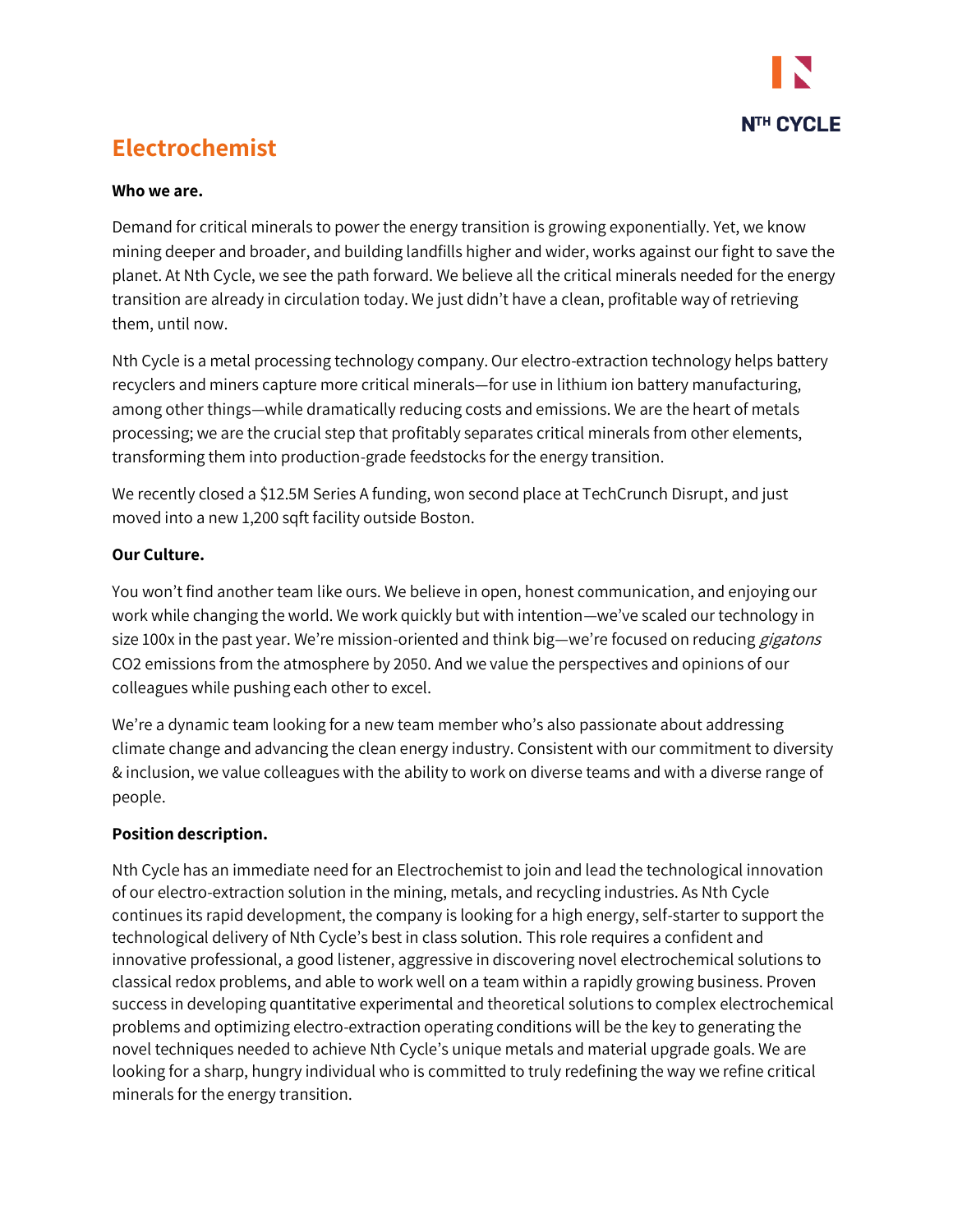

This role will report to the VP Engineering Organization. They will work with the research, development, and engineering teams to deliver electrochemical solutions in areas such as: experimental and theoretical development of electrochemical filtration methods for selective dissolution/precipitation processes for complex metal solutions, investigation of novel flow-through electrode materials, and development of in-situ methods for electrode and process performance characterization. This role will mostly be hands-on laboratory efforts, but success will likely require interfacing virtually and in-person with customers and partners.

# **Key responsibilities and accountabilities.**

- Creating and maintaining an active electroextraction database to compile methods and build knowledge base
- Develop flow-potential configurations for selective dissolution/precipitation of individual metals
- Design appropriate electrode specifications for specific flow-potential configuration and target metal(s)
- Collaborate with technical team to design and scale electroextraction configurations for improved performance
- Develop electrochemical methods for in-situ characterization of electrode and process performance
- Communicate technical results and challenges across the organization to advance product development
- Preparing and presenting electroextraction flow sheets with appropriate mass-electron-flow balances
- Develop reactive transport models to theoretically predict electroextraction performance
- Investigation of novel methods for in-situ electrode fouling mitigation and regeneration
- •

### **Qualifications and experience.**

Qualified candidates will possess a strong combination of the following:

- PhD, Masters or Bachelors in an Electrochemistry related field with an experimental focus or similar relevant experience.
- 3-5 Years relevant electrochemistry related hands on experience.
- Ability to work hands-on in lab individually and as a team.
- Significant experience with electrochemical methods such as CV, LSV, EIS, OCPT, and with aptitude in aqueous & solid metal analyses such as AA, ICP-MS, UV-vis, XRD, XRF, XPS, EDS, and SEM.
- Extensive experience with Microsoft Excel and other spreadsheet and modeling tools such as Matlab, Python, or Comsol for quantitative data analysis and electrochemical simulations.
- Strong written and oral communication skills.
- Ability, enthusiasm, and flexibility to perform in a fast-paced environment.
- Thorough technical understanding of electrochemical methods, thermodynamics, kinetics, and mechanisms, with understanding of metal dissolution-precipitation equilibrium, kinetics, and mechanisms.